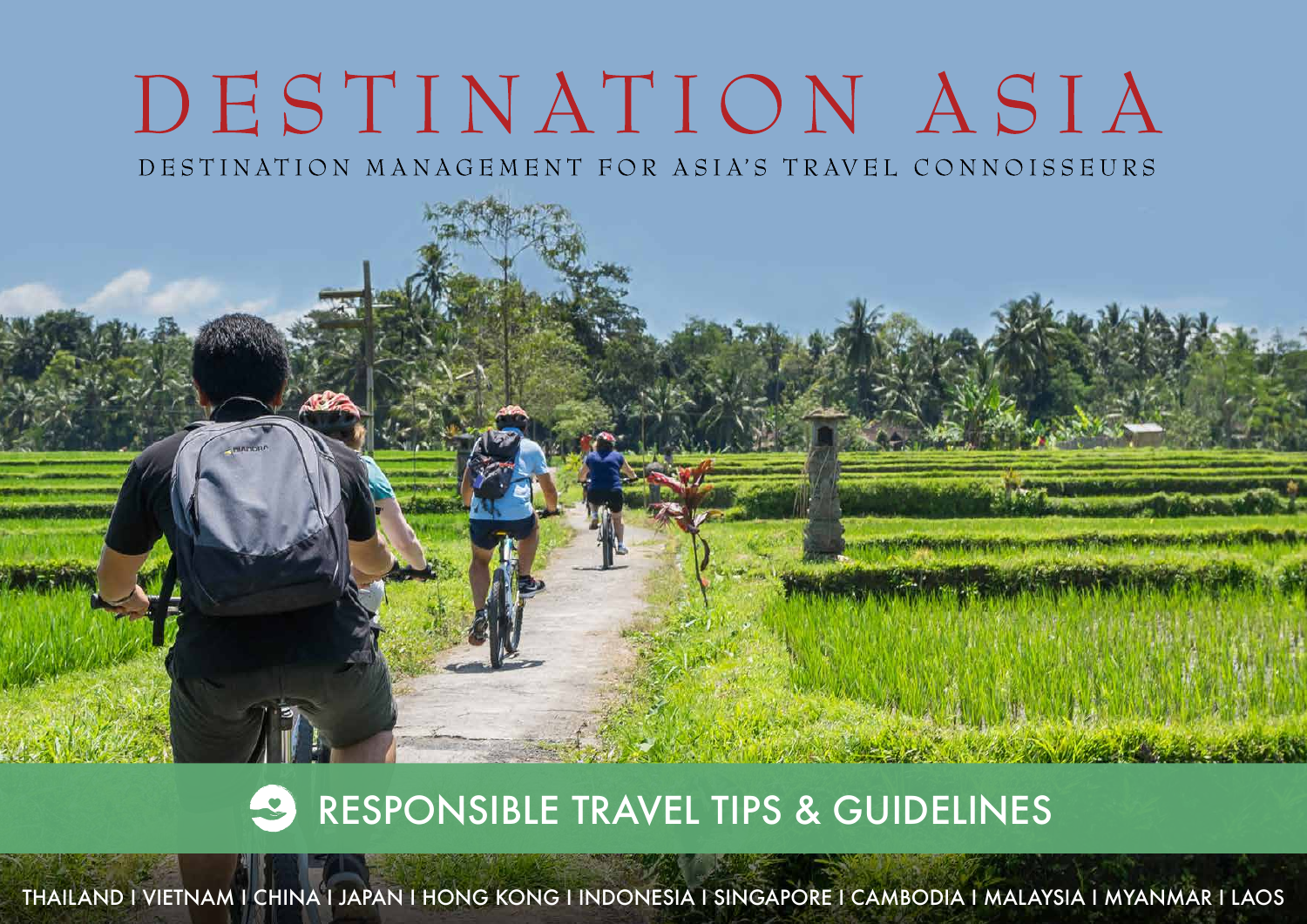## HOW TO TRAVEL RESPONSIBLY WITH DESTINATION ASIA



*Everyone can be a part of the solution when it comes to responsible tourism. At Destination Asia we have made considerable efforts to involve local businesses and initiatives. By utilizing services that function with an ethical approach, travelers can experience areas that lie off the common tourist trail, discovering local crafts, workshops and education centers that have formed a positive relationship with tourism.*

## POSITIVE **1** ACTION

- **• Choose your options responsibly** Give preference to any responsible tourism options as it is in your power to make a difference. Ask your guide for ideas.
- **• Prepare yourself**

 Make yourself familiar with the destination's dos and don'ts so you are aware of cultural differences.

**• Take it slow**

 Traveling and immersing yourself in a destination by foot, bicycle, or local rickshaw does not only allow you to appreciate the local culture more, but also helps reduce your carbon footprint.

#### **• Children are not an attraction**

 Giving away small gifts such as candies or money to kids is not the right way of helping, as it could encourage them to continue begging. The best way is to donate through registered organizations who will use the money for the right cause to build capacity for the younger generation in the long term (ask your guide for more details on local charities and non-governmental organizations).

#### **• Be an ambassador**

Travelers can report any misconduct or wrongly claimed responsible products to help uplift the standard of responsible tourism as a whole. Such information can be given to your guide who will advise our local office.

### DESTINATION ASIA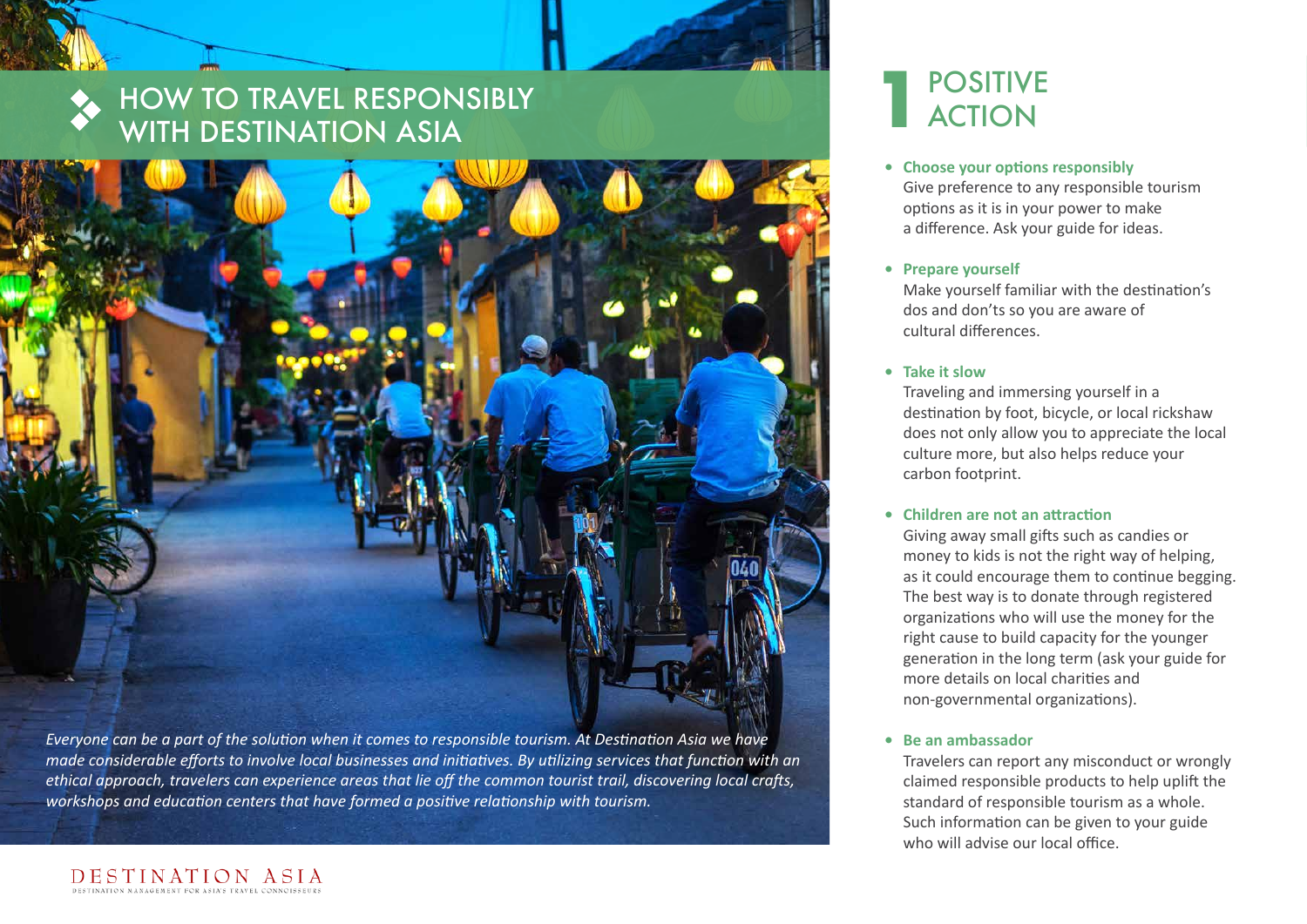## **2** CONSUME<br>RESPONSIBLY

#### **• Switch off**

 Turn off the light, the air conditioning and the water when you leave your hotel. Be mindful to switch off when not using.

#### **• Practice the 3Rs**

 Reduce, Reuse and Recycle. Be a part of minimizing the burden of waste management in the country you are visiting. If you need to throw away your trash, please dispose of it in the bin (preferable a recycling bin).

#### **• Indulge in local delicacies**

 Trying local food is the best experience you can get when traveling. Refuse any excess packaging or eat in traditional establishments to get a truly local experience.

#### **• Carry reusable items**

 Refillable water bottles, reusable straws, reusable chopsticks, or your own shopping bags. These are all the things that can help reduce. You can proudly say NO to all disposable goods!

#### **• Be aware of local regulations**

 The use of illegal drugs is strictly forbidden and you could face severe punishment if convicted. Also, in some areas such as national parks or temples, alcohol consumption is strictly banned so be informed and mindful of local regulations.

#### **• Reduce your carbon footprint**

 Compare the impact of each choice you make, whether traveling on a domestic flight for comfort or taking a train to slowly enjoy the journey.

DESTINATION ASIA

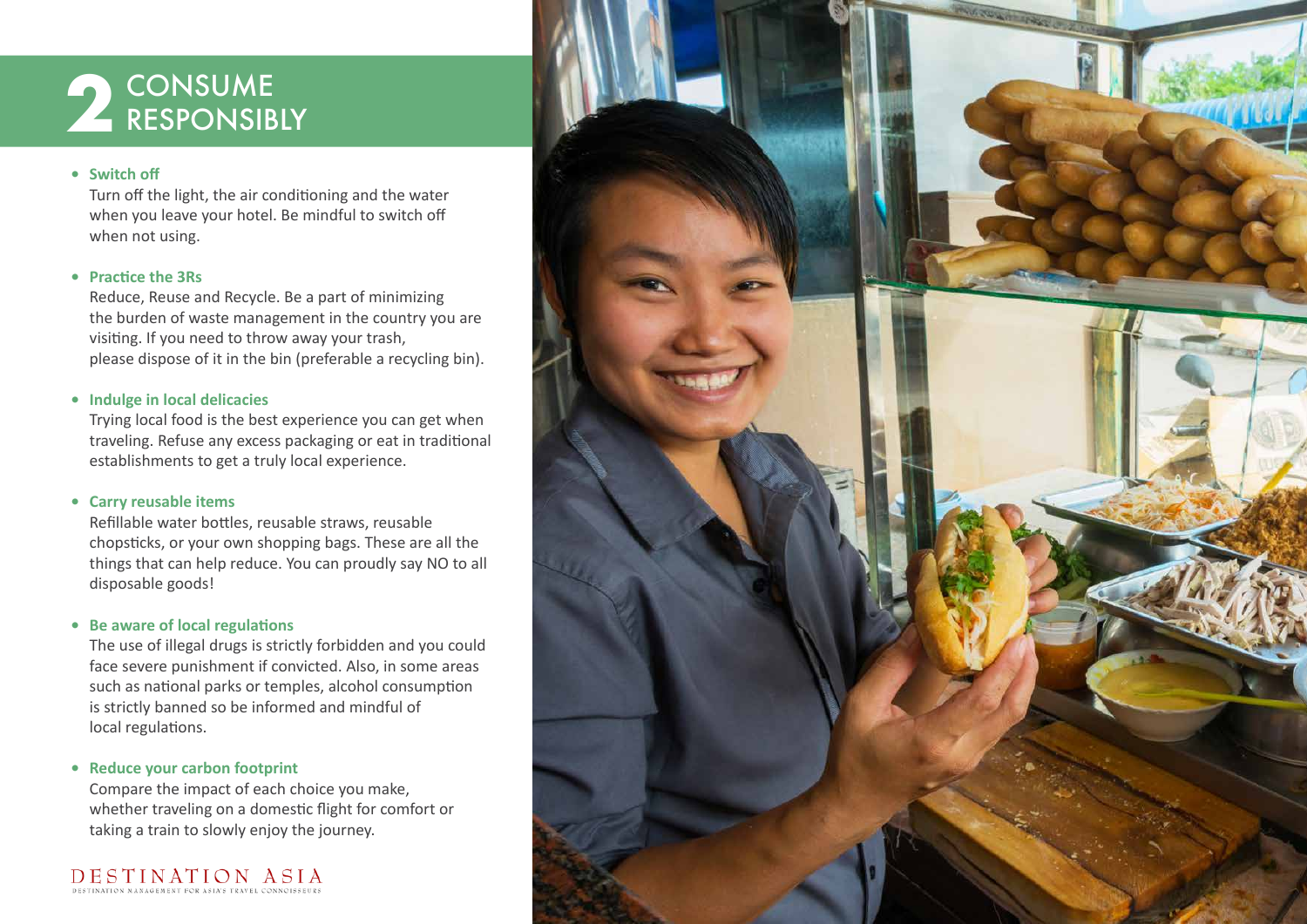

**• Carefully select souvenirs**

 Be aware of illegal or unethical products. Always choose locally made items and avoid animal products related to the IUCN Red List (e.g. turtles, elephants, tigers, sharks, whales, etc.). Ask your guide for ethical choices of souvenirs.

#### **• Buy local**

 Locally purchased food means greater support for the economy, and an opportunity to get a glimpse of local life. Visiting markets and craft centers is a great way to find something unique with an interesting story. Seek out opportunities to support local activities or initiatives, so your money is well spent towards supporting and nurturing local ivelihoods.

#### **• Invest in local initiatives**

 Whenever you travel there are opportunities to support conservation or social impact initiatives. Speak to your guide about a cause that you care about and go for it either in cash or in kind.

### DESTINATION ASIA

## ACT **3 4**RESPECTFULLY

**• Keep calm and enjoy the unexpected**

 Traveling can sometimes present you with the least expected experience whether good or bad. Whatever the situation is, staying calm and courteous rather than getting upset will lead to a more desirable resolution.

#### **• Stay curious**

 Enjoy exploring the stories of the destination you visit. Interact with locals to educate yourself about their way of life and how they are managing and conserving their hometown.

**• Respect the culture**

 Educating yourself about cultural practices of the destination is a great way to gain an insight into what makes the destination and its people unique. Feel free to share your own culture with the locals as this is the essence of travel.

**• Understand local rules** Local rules and regulations might not make perfect sense to you, but an understanding of the dos and don'ts of local etiquette will help you avoid unintentionally offending others. This includes the right dress code to respect sacred places.

**• Avoid supporting the sex industry**

> Hostess bars may present the risk of supporting human trafficking and other unintended consequences. Consult with your guide if unsure which local bars to visit.

- **• Protect the natural world** The best way to enjoy nature is to appreciate in its natural state. Avoid disturbing wildlife and respect the rules of national parks. Do not pick plants or disrupt natural environments such as coral reefs.
- **• Ask before acting**

 Ask permission before taking photos or recording any local way of life as some ethnic groups have their own belief that taking a photo would take a way a part of their spirit. It is also polite to ask permission before taking a photo or filming people. In the rare case they refuse, please respect their wishes.

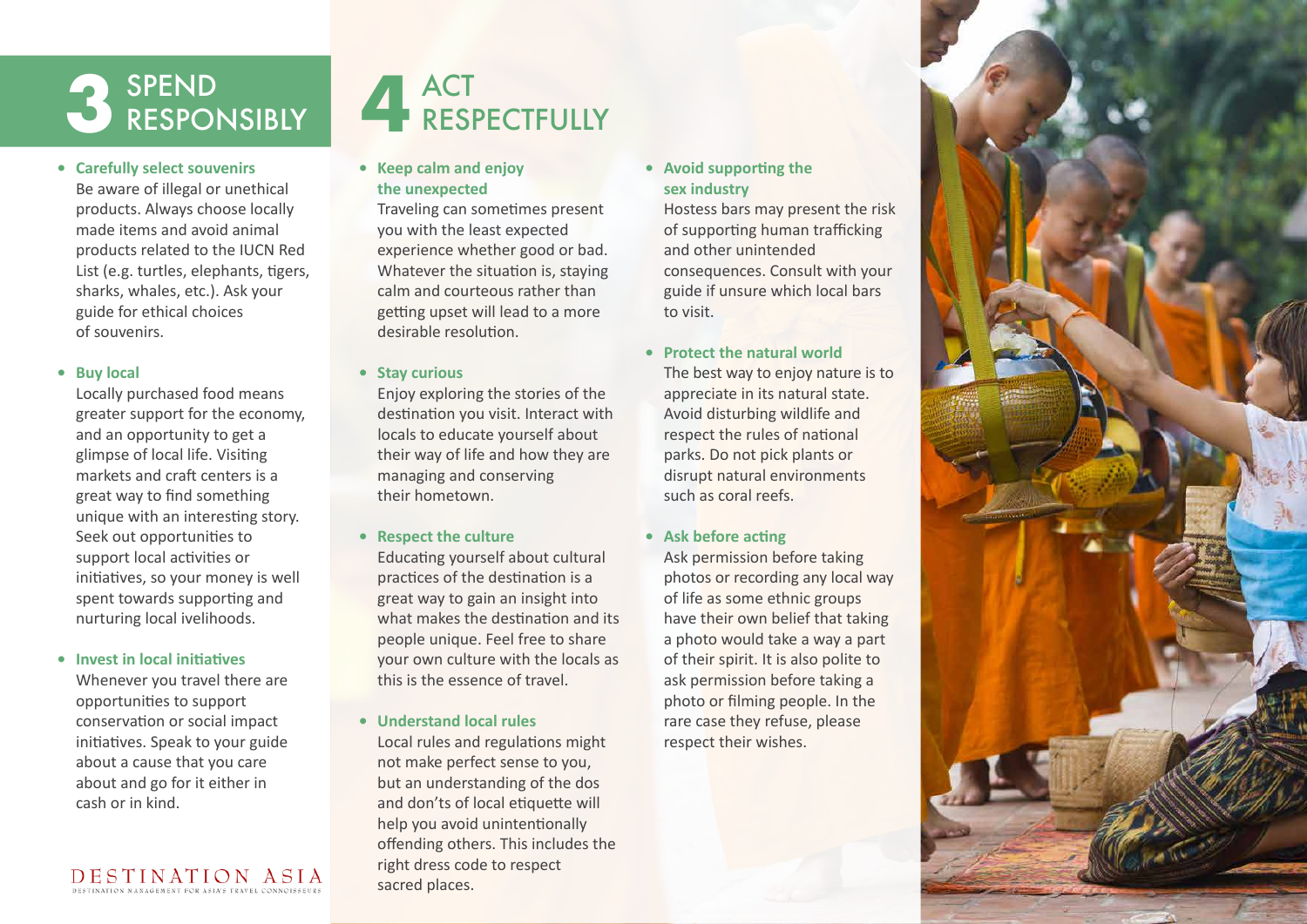## TIPS AND GUIDELINES FOR SPECIFIC SENSITIVE ACTIVITIES



#### WILDLIFE VIEWING AND ACTIVITIES IN PROTECTED AREAS **1**

- Follow all rules and regulations of the protected areas as informed by your guide.
- Prepare reusable kits such as a water bottle, cloth napkin, and lunchbox to minimize waste.
- Do not touch any animals or insects or pick up any flora and fauna as it might be poisonous.
- Do not initiate contact with wild animals or attempt to feed them. This can pose a danger to both the animal and traveler.
- Keep a safe distance from all wild animals; do not chase or restrict the space of a wild animal.
- Do not support any activity that involves animals fighting each other or the killing of wild animals for 'sport'.
- If viewing wildlife from a vehicle, keep your distance. Also stay on designated roads – do not drive off-road in search of wildlife.
- Avoid using a flash when taking photos of wildlife and always use designated bins for rubbish.

MARINE, SEA LIFE, CORAL REEF AND WATER ACTIVITIES **2**

- When swimming, snorkeling, or scuba diving, make sure you don't touch or step on coral.
- • Do not feed marine animals as this can change their behavior and effect the marine ecosystem.
- Do not chase, touch, poke, spear, or capture marine life.
- Do not litter or throw anything in the water.
- Do not support or collect marine life souvenirs as it could be illegal.
- When taking underwater photos, make sure all equipment is secured to avoid hitting or dragging things over the reefs.
- Choose environmentally-friendly sunscreen when you go swimming.
- Always wear a life jacket when on a boat or snorkeling.
- Report any environmental violations to your guide.